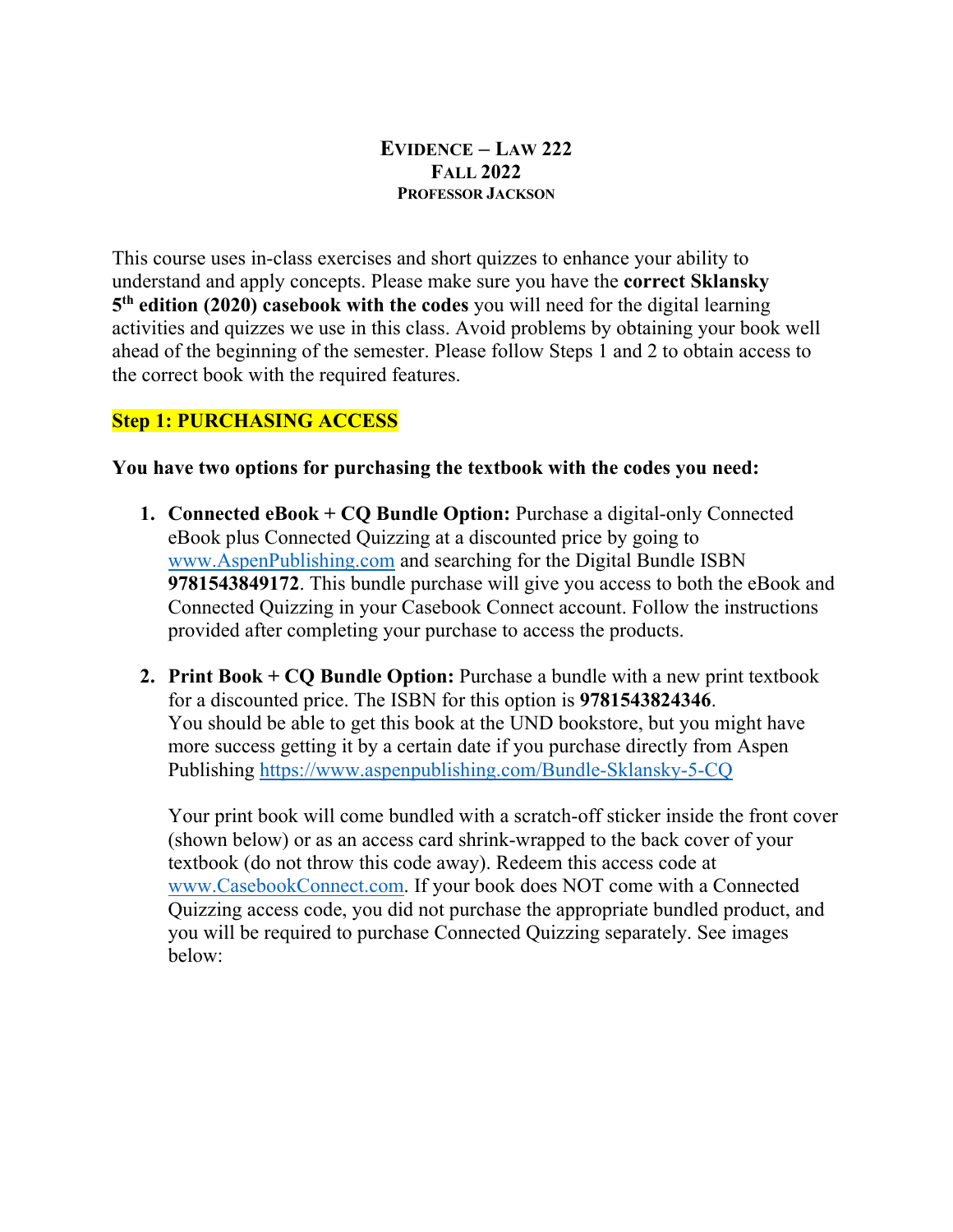- Get started with your Connected eBook SETRT12459 Ľ **ILE ASPEN**
- a. **Cover and scratch-off inside front cover:**

### b. **Access card:**



### **Step 2: CLASS CODE**

Once you have successfully purchased access or redeemed your access code, you will see Connected Quizzing on your dashboard when you log into your Casebook Connect account. You will then be prompted to enter a class code to connect with my class.

### **Enter Class Code:** JACKSO428717

These codes are what you use to get into the online features – Casebook Connect and Connected Quizzing. These codes can only be used by one person, which is why **you should not purchase a book elsewhere and you should not purchase a used book**.